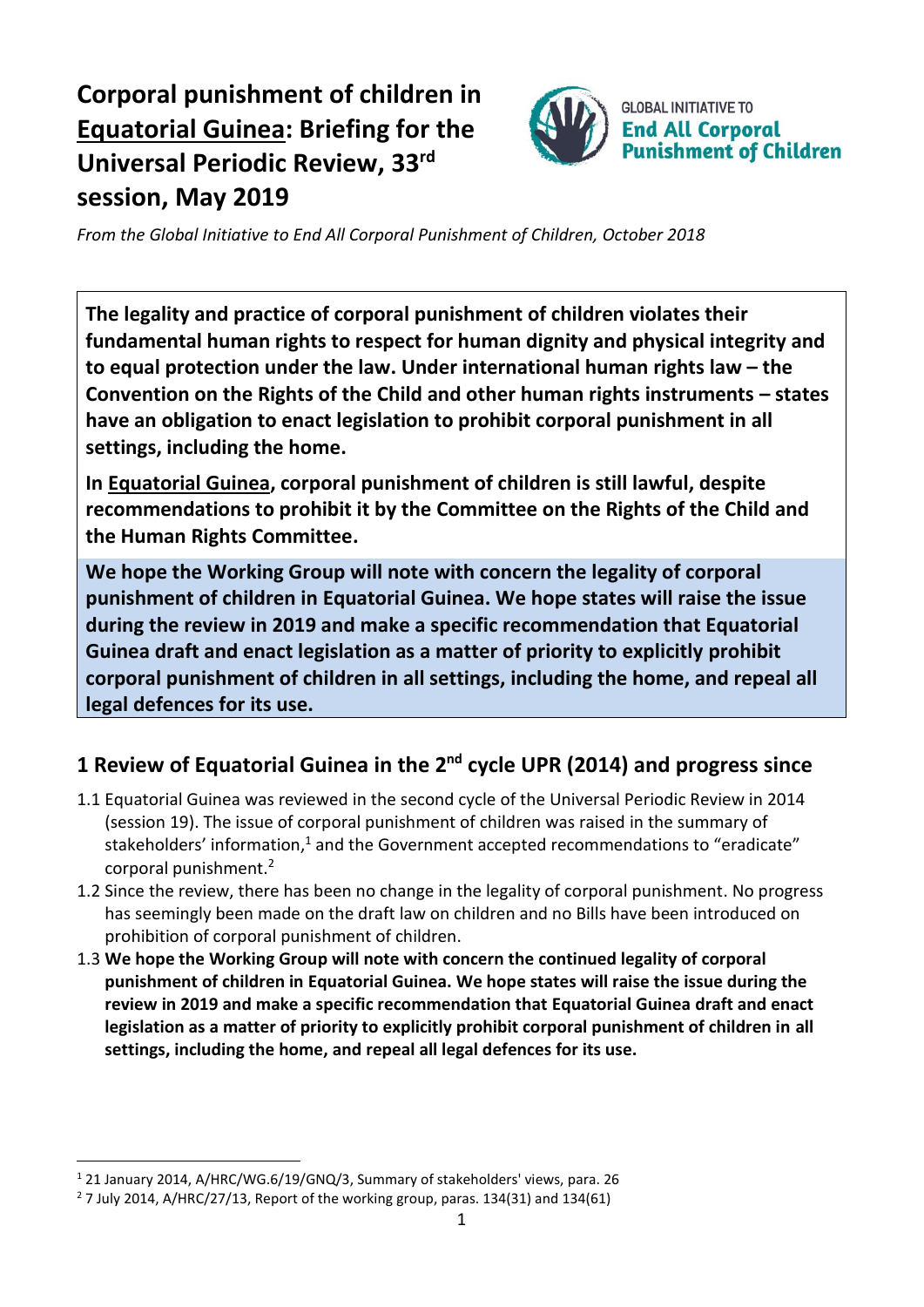### **2 Legality of corporal punishment in Equatorial Guinea**

#### *Summary of current law and reforms needed to achieve prohibition*

Corporal punishment in Equatorial Guinea is prohibited as a sentence for a crime but it is still lawful in the home, in alternative and day care settings, in schools, and in penal institutions. Legislation should be enacted to explicitly prohibit all corporal punishment in all settings, including the home, and all legal defences for its use, including in the Civil Code 1889, should be repealed.

- 2.1 *Home (lawful):* Corporal punishment is lawful in the home. Under examination by the UN Committee on the Rights of the Child in 2004, the Government reported that corporal punishment was a crime punishable by law, but that this was not reflected in practice and it continued to be considered normal in childrearing.<sup>3</sup> In fact, the law does not clearly prohibit corporal punishment; on the contrary, it authorises "reasonable and moderate correction" of children. Article 154 of the Civil Code 1889 states (unofficial translation): "… Parental authority shall always be exercised for the benefit of the children, according to their personality…. Parents may in the exercise of their power seek the assistance of the authority. They may also reasonably and moderately correct their children." Article 268 includes a similar provision in relationship to tutors/guardians of children.
- 2.2 According to the Constitution 2012, the state shall protect the family, ensuring for it favourable "moral, cultural and economic conditions" (art. 22); the state shall protect the child "so that it can function normally and with moral, mental and physical security" (art. 23). Provisions against violence in the Penal Code 1980 do not include clear prohibition of all corporal punishment of children.
- 2.3 The drafting of a law on children has long been under consideration. In 2011, the proposed new law, which includes civil and penal measures for child protection as well as protection for children in conflict with the law, was reviewed by UNICEF.<sup>4</sup> A draft Family Code and a draft Law on Gender Violence are under discussion, expected to be adopted by 2017.<sup>5</sup> We do not know if prohibition is being proposed in the context of these reforms.
- 2.4 *Alternative care settings (lawful):* Corporal punishment is lawful in alternative care settings under the right to administer "reasonable and moderate" correction in articles 154 and 268 of the Civil Code 1889.
- 2.5 *Day care (lawful):* Corporal punishment is lawful in early childhood care and in day care for older children under the right to administer "reasonable and moderate" correction in articles 154 and 268 of the Civil Code 1889.
- 2.6 *Schools (lawful):* Corporal punishment is lawful in schools. The Education Act states that discipline in schools must respect the dignity of the child, and the Ministry of Education has launched a campaign to stop the use of corporal punishment in schools, but there is no explicit prohibition of corporal punishment in law. In 2004, the Government informed the UN

 $\overline{a}$ 

<sup>&</sup>lt;sup>3</sup> 11 March 2013, CRC/C/SR.990, Summary record of 990th meeting, para. 51

<sup>4</sup> UNICEF (2011), *Annual Report 2011 – Equatorial Guinea*

<sup>5</sup> UNICEF (2013), *Annual Report 2013 – Equatorial Guinea*